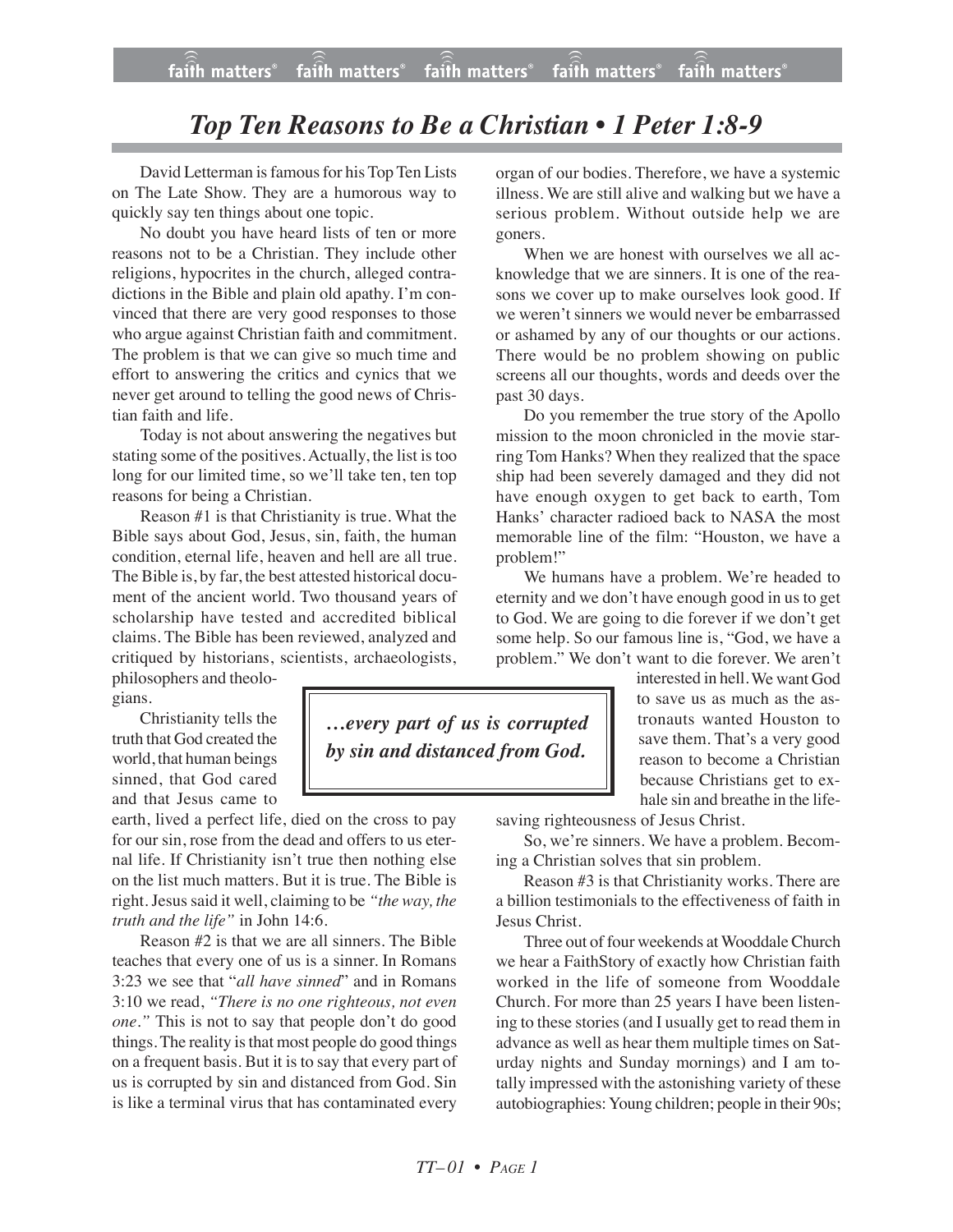## **faith matters® faith matters® faith matters® faith matters® faith matters®** ))) ))) )))  $fa\hat{i}\hat{f}h$  matters $^{\circ}$  fa $\hat{i}\hat{f}h$  matters $^{\circ}$ faith matters<sup>®</sup>

married and single; different races, ethnic and language backgrounds; celebrities and ordinary folk; those who are terrifically successful and others who have had a lifetime of problems and failures. Some believed easily with young faith and others have searched and studied for decades. Their stories are laced with sickness, healing, life and death issues, accidents, murders, abortions, assaults, depression, prosperity, poverty and just about every other human experience. They all come around to the same conclusion—Christianity works. God met their need. Jesus chased them down. Their lives were saved. Their needs were met.

This is no theoretical religion or abstract philosophy. Becoming a Christian makes a huge difference in people's lives. It saves people from sin, meets them in their need and transforms their lives. In a huge understatement, "becoming a Christian is a really good deal."

Reason #4 is that God loves us. Of course, this is why God sent his Son to die on the cross for us. *There would be no Christianity if God didn't love us.* Romans 5:6-8 says:

*You see, at just the right time, when we were still powerless, Christ died for the ungodly. Very rarely will anyone die for a righteous man, though for a good man someone might possibly dare to die. But God demonstrates his own love for us in this: While we were still sinners, Christ died for us.*

It is indescribably spectacular that God loved us enough to give his Son for us. But reason number four is pretty powerful all by itself. To be loved by God is amazing.

Sometimes we hear stories about rich, powerful, famous people who are totally mean to ordinary people. On television ads and in public appearances they seem nice enough but the real person is overbearing, unkind, arrogant and demeaning. I won't list the names of some famous people who have recently had their darker side revealed by court documents or "tell all" biographies, but you can probably guess.

The point here is that God is nothing like that. Although, he could be! God could blow us away and never give us another thought. It's not like he needs us or that we have anything to offer him in return. To the contrary, we humans are notorious for the bad ways we treat God and the frequency with which we swear with his name. God is the biggest celebrity of all. He is an infinite trillion times richer than everyone else put together. God is all-important. He doesn't need us. Yet, he loves us. God loves you more than your mom ever loved you. God loves you more than you love your best friend. God is the ultimate lover. He treats us with dignity and respect. He is always there for us.

When someone loves me, I like them. When someone loves me I want to love them back, vote for them and send cards and thank you notes to them. When someone loves me I want to play on their team, work for their company and be their friend.

God loves you and God loves me. That is a very good reason to be a Christian!

Reason #5 is forgiveness. We all need to be forgiven. That's because we are all sinners.

St. Paul was so keenly aware of his sins and mistakes that he described himself as the worst of sinners. While it is difficult for me to think of St. Paul as worse than Hitler or Stalin, that's the way he saw himself. Sensing his sin, he was hungry for forgiveness and delighted in the mercy God showed. That is why he wrote in 1 Timothy 1:15-16:

> *Here is a trustworthy saying that deserves full acceptance: Christ Jesus came into the world to save sinners—of whom I am the worst. But for that very reason I was shown mercy so that in me, the worst of sinners, Christ Jesus might display his unlimited patience as an example for those who would believe on him and receive eternal life.*

Years ago I tried to help some people who were caught in a very difficult situation. By the time I became aware of what had happened, there was significant fear piling up. I tried my best to help them. I tried my very best, but clearly I did not meet their expectations and they were disappointed with me. I hurt for them. In time it actually worked out amazingly well, but I vividly recall a conversation that took place when the crisis was at its peak. They were so angry over what had happened. I told them I was sorry. I apologized for not helping them more. They turned on me and said words I have remembered. They told me they were offended that I had not handled their situation better and that they would "never forgive" me for failing them.

To "never be forgiven" is to forever carry a burden of blame and guilt. I can hardly imagine what it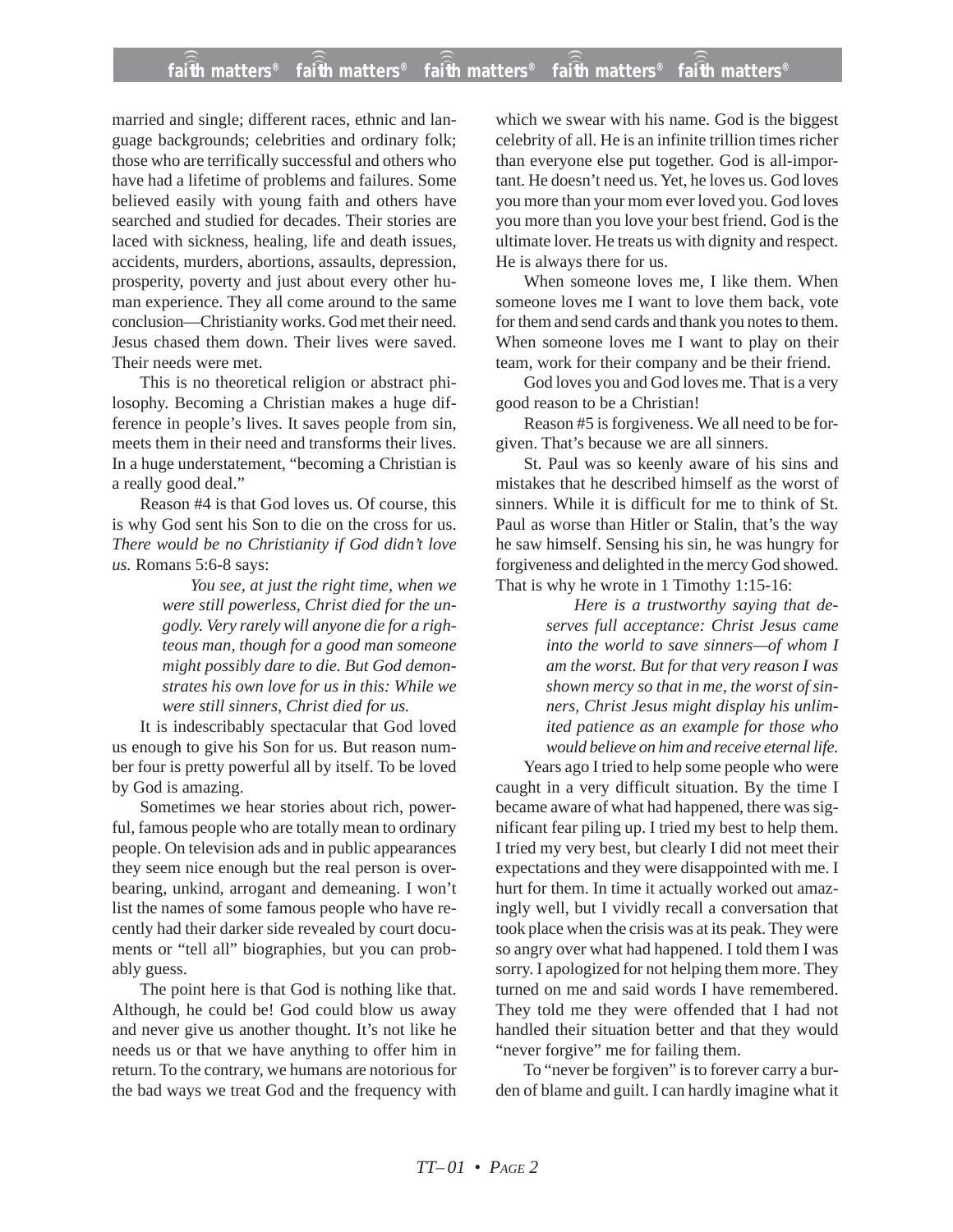## **faith matters® faith matters® faith matters® faith matters® faith matters®** ))) ))) faith matters<sup>®</sup> ))) )))

would be like to be told that by God. What if God assessed every sin I ever committed, every mistake I ever made and everything I failed to do that I should have done? What if God looked me in the eye and said, "I will never forgive you!"? The burden of guilt would crush all the happiness out of life. The sense of failure would destroy any hope I could ever have.

But God is just the opposite. Whatever we have

done that we shouldn't have done, whatever we should have done that we didn't do, God forgives. God lets us off the hook. Jesus even forgave those who crucified him while he was being crucified. The burden of guilt is lifted and life is changed.

That kind of forgiveness lifts us to the heights of exhilaration. It sets us free from guilt. Our burden of failure is lifted and our sins are forgiven. Forgiveness and freedom from guilt is clearly one of the very best reasons for being a Christian.

Reason #6 is heaven. It may be the number one reason on many lists. That is because just about everyone I know wants life after death. No one wants to go to hell. Going to heaven is such a pervasive desire that the least religious people talk as if it is guaranteed. Rock stars die of overdoses and their friends say they have gone to the "Big Pot Party in the Sky." Total strangers talk about a neighbor dying and say, "He's better off in heaven." Those involved in Holy Wars and suicide bombers die convinced that they are headed to heaven.

What is different about Christianity is the guarantee and credibility. Jesus once lived in heaven. Jesus came to earth, lived a perfect life, died, came back to life again and went back to heaven. So he knows. He's been there. He has firsthand experience. Christianity isn't about wishful thinking or wild speculation. It is a promise. Jesus said in John 14:1-3:

> *"Do not let your hearts be troubled. Trust in God; trust also in me. In my Father's house are many rooms; if it were not so, I would have told you. I am going there to prepare a place for you. And if I go and prepare a place for you, I will come back and take you to be with me that you also may be where I am."*

So, become a Christian and this life leads to heaven. Forever alive with God! The best of the best! No more pain, no more disease, no more unemployment or tears or death. It is paradise! It is one of the very top reasons to become a Christian.

Reason #7 is help for living right now. The benefits of being a Christian don't begin when we die. They begin right now. Being a Christian is not the

*The benefits of being a Christian don't begin when we die. They begin right now.*

spiritual equivalent of a prepaid funeral plan where you don't get the benefits until you die. Being a Christian makes a difference now as well as forever.

On February 16, 2004, ABC's Diane Sawyer interviewed Mel Gibson on

PrimeTime Live. Most of the interview focused on his film "The Passion of the Christ." After dealing with the controversies that were swirling around the film's opening, the interview turned personal. Gibson admitted that he produced the film as a believer, as one whose life had been radically altered by Jesus Christ. At one point Gibson said, "I have to believe." That seemed to confuse Diane Sawyer and she said, "You *have* to believe?" He answered, "I have to . . . ." "Why?" she asked. "So I can hope. So I can live."

Mel Gibson is not a trained theologian, but he tapped into a profound biblical truth. Belief in Jesus not only gives us hope for eternity but help to live today.

The biblical expression "eternal life" isn't quite what it seems when translated into English. It sounds to us like it is most about quantity of life when it is really most about quality of life. First written in Greek, the expression literally means "life of the ages" or "life of eternity." The point is that we get the life of God here and now. Without Jesus Christ we are stuck with earth life. With Jesus Christ we begin God-life. It is true that it lasts forever, but the greatest reality is that we get the life of eternity starting right away.

The difference is obvious to see. Those who are Christians have a better life. Christians have God helping them through their best and their worst of days. We aren't on our own. God helps Christians all the time.